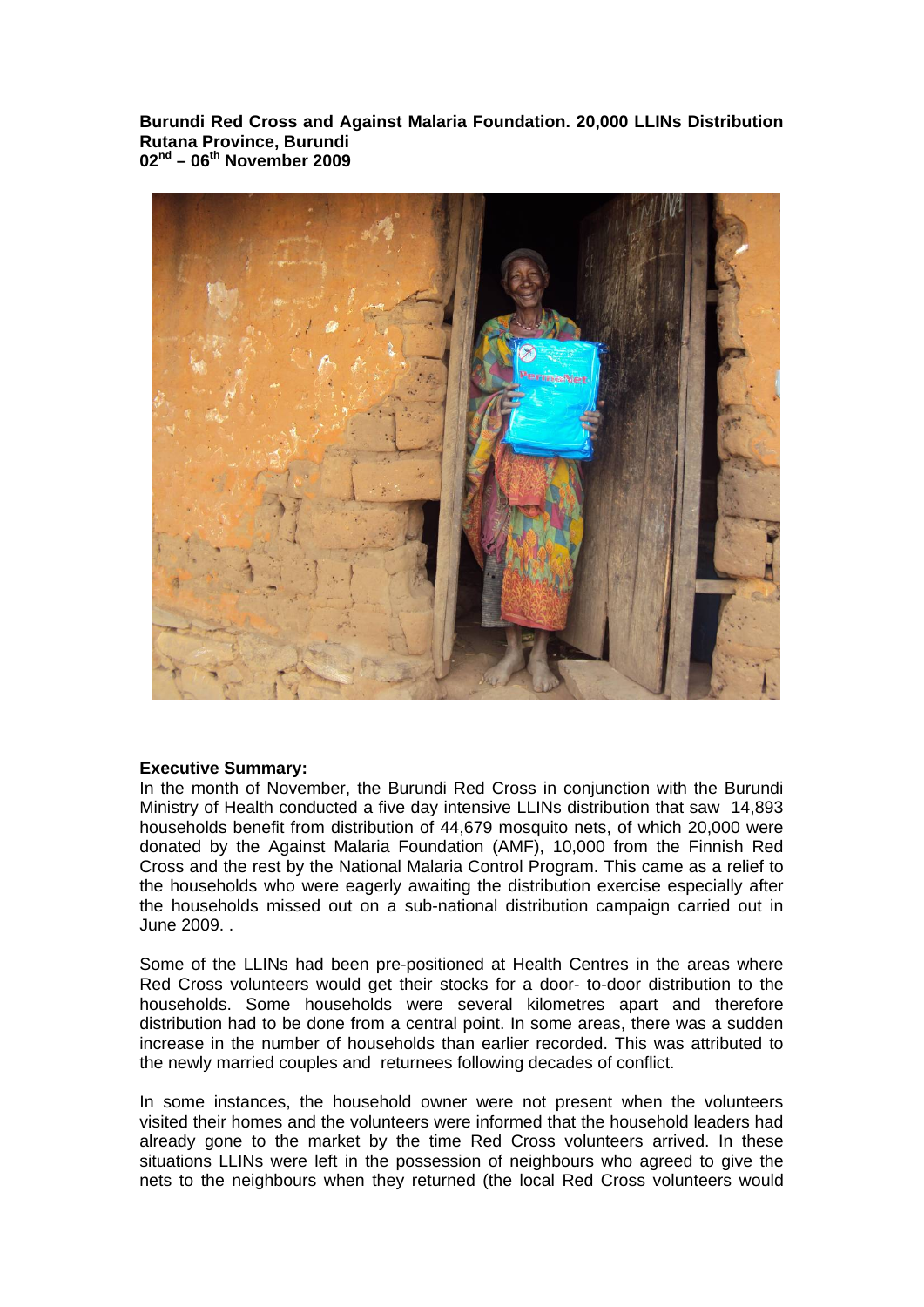ascertain this). On the fourth day of distribution, heavy rains pounded the entire Mpinga Kayove Zone and most areas of Rutana Province making it very difficult to reach some collines. The heavy downpour also hampered distribution especially where distribution was being done from a central point as the targeted beneficiaries were either prevented by the rain from reaching the centres or fled the centres (which in most cases were in open grounds) as they scampered for shelter in the nearest homesteads which could be well over half a kilometre. The case was even more serious with mothers with their young children strapped on their backs. Volunteers however carried some nets home so as to try and reach as many targeted HH as possible especially from the collines where the volunteers come from.

Logistical challenges slowed down distribution as at times the lorries contracted to transport the nets were late in arrival. In Rutana centre, some nets were stocked at the IMC (International Medical Corps) stores that could only open after 0800hrs. This was great for ensuring safe custody of the LLINs though it also slowed down the commencement of distribution which as a result, could not be started before 0800.

## **Administration Units:**

Burundi administrative system is such that the country is divided into Provinces, then communes, zones and finally collines. There are a total of 17 provinces. The distribution of LLINs was done in Rutana Province.



Map of the Rutana Province

# **The Distribution**

The distribution as originally planned with the MoH and Burundi RC, was to be carried out in three communes, namely; Bukemba, Gitanga and Mpinga-Kayove.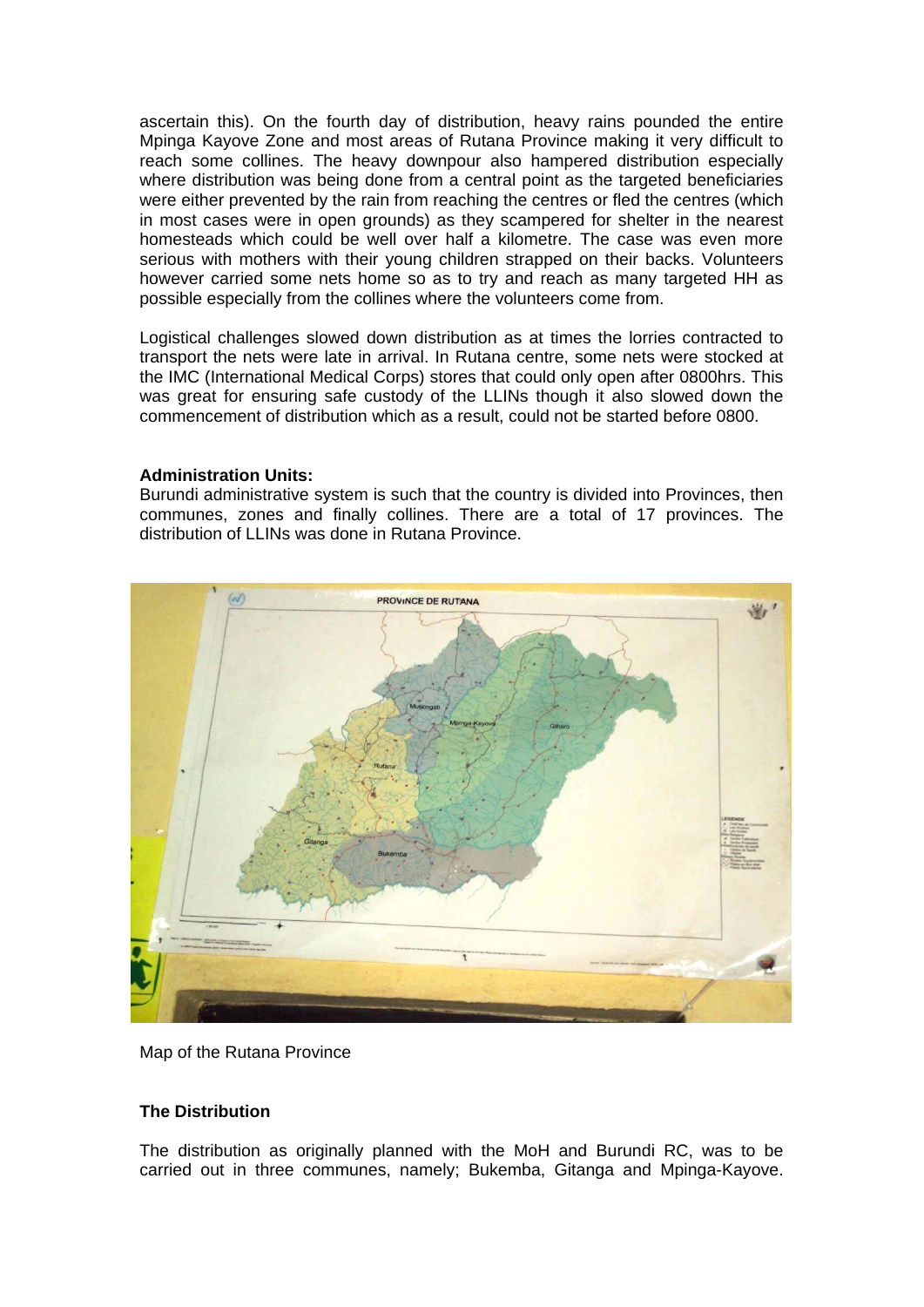20,000 LLINs donated by AMF had to reach specific targeted zones of Mpinga-Kayove Commune. These zones were – Mpinga, Kayero, Kiguhu and Mugondo. In total, 44,679 LLINs were distributed to some 14,893 beneficiary households in the three communes.

| Commune                                                 | Zone           | No.of          | House        | <b>LLINS</b> | No.<br>of      |
|---------------------------------------------------------|----------------|----------------|--------------|--------------|----------------|
|                                                         |                | Collines       | <b>Holds</b> | distributed  | volunteers     |
|                                                         |                |                |              |              | mobilised      |
| Mpinga-Kayove                                           | Mpinga         | 8              | 1,752        | 5,256        | 23             |
|                                                         | Kayero         | 9              | 1,794        | 5,382        | 23             |
| 20,000 AMF<br><b>LLINS</b><br>distributed<br>this<br>in | Kiguhu         | $\overline{7}$ | 1,524        | 4,572        | 20             |
|                                                         | Mugondo        | 8              | 1,657        | 4,971        | 22             |
| commune                                                 | S/Total        | 32             | 6,727        | 20,181       | 88             |
|                                                         |                |                |              |              |                |
|                                                         | <b>Bukemba</b> | 5              | 2,192        | 6,576        | 23             |
| <b>Bukemba</b>                                          | <b>Butare</b>  | 5              | 1,925        | 5,775        | 22             |
|                                                         | <b>S/Total</b> | 10             | 4,117        | 12,351       | 47             |
|                                                         |                |                |              |              |                |
|                                                         |                |                |              |              |                |
|                                                         | Gitanga        | 9              |              |              |                |
| Gitanga                                                 |                | Collines       | 800          | 2,400        | 8              |
|                                                         | Nyakaguma      | 7              |              |              |                |
|                                                         |                | Collines       | 726          | 2,178        | $\overline{7}$ |
|                                                         | Kinzanza       | 9              |              |              |                |
|                                                         |                | Collines       | 2,523        | 7,569        | 20             |
|                                                         | S/Total        | 25             | 4,049        | 12,147       | 35             |
|                                                         |                |                |              |              |                |
|                                                         | Grand<br>Total | 67             | 14,893       | 44679        | 170            |

**Table 1:** LLINs distribution in Mpinga Kayove, Bukemba and Gitanga communes

# **Mobilisation and training of volunteers**

A total of 170 volunteers were mobilised in readiness for the distribution. Among these were 12 volunteer supervisors who would coordinate other volunteers during distribution. The volunteers were then trained on the distribution process.

#### **Training Schedule**

27<sup>th</sup> October Training of Volunteer Supervisors in Rutana

28-31 October Training of volunteers in their respective Zones by the Supervisors.

#### **Distribution Strategy**

Distribution was targeted at three communes of Mpinga-Kayove, Bukemba and Gitanga. In a bid to reaching Universal Coverage, each household received 3 LLINs. Some nets had already been dispatched to the Health Centres in the Zones within the communes the week before actual distribution. Since this was a joint activity of the Red Cross and the Ministry of Health, the distribution team was divided into three, with each team covering one commune. Distribution was majorly done door-todoor by the Red Cross volunteers with each volunteer covering about 102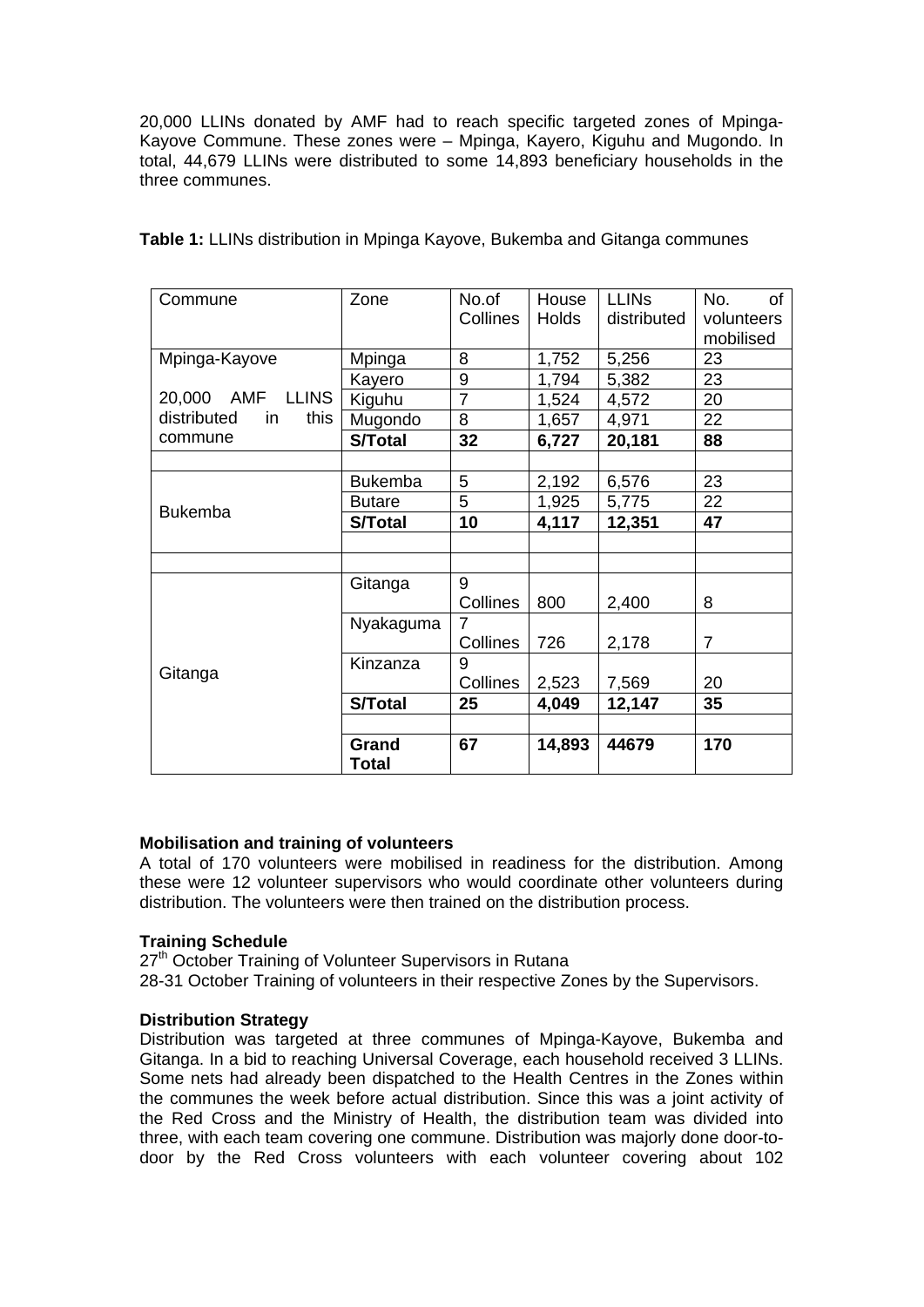households. However, in some areas, the houses were very largely dispersed and distribution was therefore conducted from a central place.



Volunteers on their way to door-to-door Distribution in the villages



A Distribution centre in Mugondo, Mpinga-Kayove

# **Findings:**

**Mpinga-Kayove** is a very vast commune with widely dispersed households in the collines. House to house distribution was largely used although in some specific cases where there was a very widely dispersed population, people were mobilised into a common centre from where LLINs were distributed to the households. However, some households were missing at the time the volunteers were conducting a door-to-door distribution. The volunteers interviewed explained that some